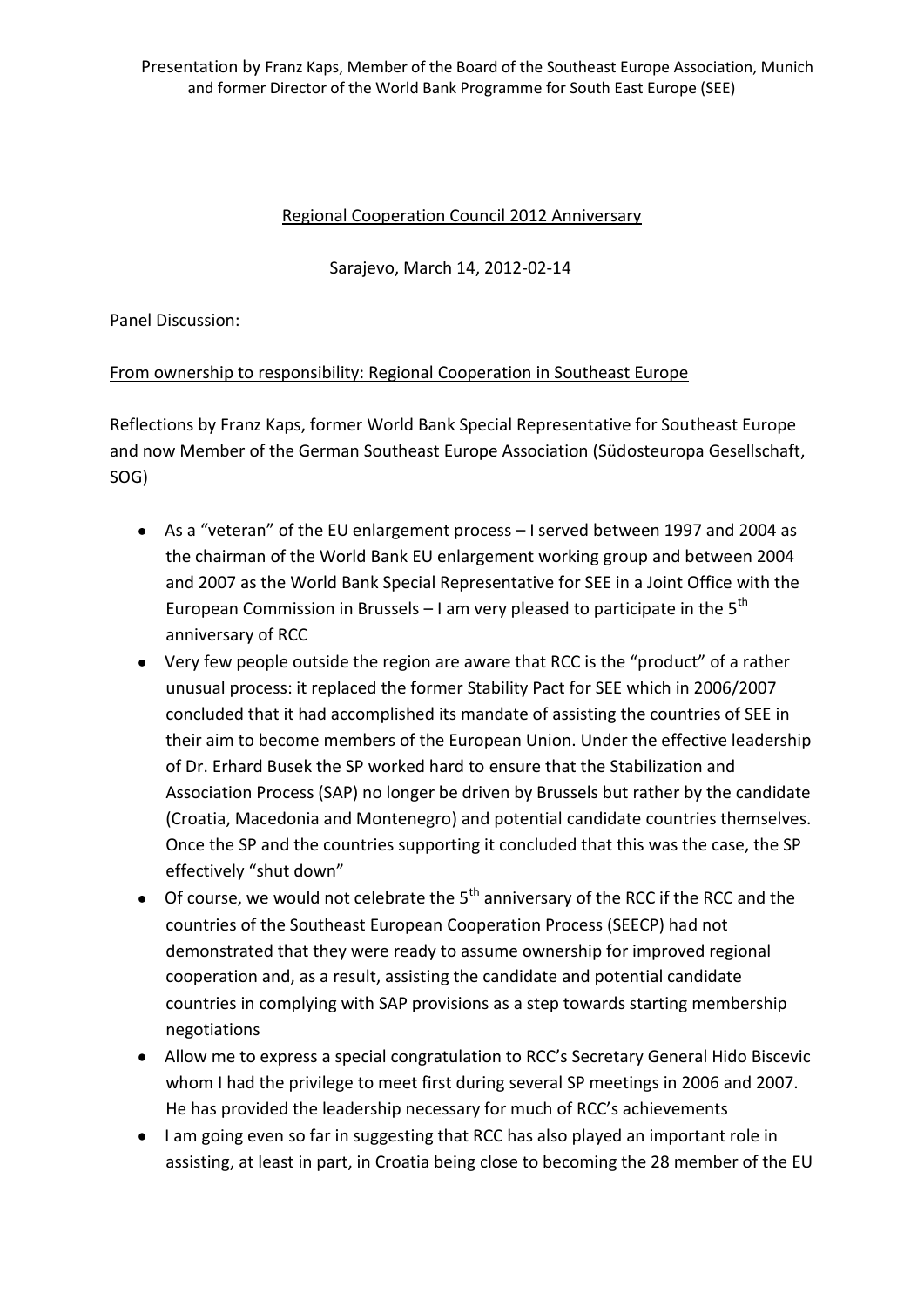Presentation by Franz Kaps, Member of the Board of the Southeast Europe Association, Munich and former Director of the World Bank Programme for South East Europe (SEE)

- However, the "road towards Brussels" for the other candidate and potential remains difficult, perhaps even more difficult than for all the previous candidate countries. EU member countries worry today much more about the future of the Union itself and especially the Euro Zone. Thus, further EU enlargement is at this time not on top of the agenda of any EU country
- While this may sound discouraging to many of these countries, they should use the time to do much of the home work they would have to undertake even if membership negotiations had already started. The *EU Communication on the Enlargement Strategy and Challenges for 2011-2012* (and probably for subsequent years as well), dated October 12, 2011, presents a clear menu of things to be done, such as focus and demonstrable actions in areas such as "**good governance, the rule of law, administrative capacity, unemployment, economic reform and social inclusion as well as the fight against corruption and organized crime, and establishing an independent judiciary**"
- Moreover, "**regional cooperation and good neighborly relations**" are cited in the EU communication as continuing key challenges
- In this regard, RCC can be proud of its contribution to a number of regional cooperation initiatives, notably the **Energy Community, the Southeast Europe Transport Observatory, the European Common Aviation Area, the Central European Free Trade Agreement (CEFTA) framework**. A new regional initiative launched in June 2011 under the Hungarian EU presidency, the **EU Danube Region Strategy**, may also offer room for RCC interventions
- As a former representative of one of the key International Financial Institutions (IFIs) and former Secretary of the Infrastructure Steering Group (IFI) I can testify that the former SP and subsequently the RCC have been key players in assisting countries from the region in preparing projects which the IFIs – notably EIB, EBRD, CEB and the World Bank – considered worthy of IFI support. I am sure that RCC is doing a similar important job today, including to secure Instrument for Pre-Accession (IPA) and other EU and IFI funding to meet the large investment needs in the region's energy, transport and environment sectors
- Putting on my hat a s a representative of Germany's most important NGO dealing with the countries of Southeast Europe, I first would like to share with the audience the information of Germany's continued support to the RCC as it was conveyed to the Secretary General during his recent visit to the German Foreign Ministry in Berlin and also at the Secretary General's visit to SOG headquarters in Munich
- SOG has been a supporter of the Stabilization and Association Process for a long time, first via the SP and subsequently the RCC. We were proud to assist RCC in a number of major events and would be happy to do so in the future, especially at a time when it might be necessary to help overcome enlargement fatigue in the candidate and potential candidate countries at a time when actual EU membership might be very far down the road. SOG could bring to the discussion its extensive experience in